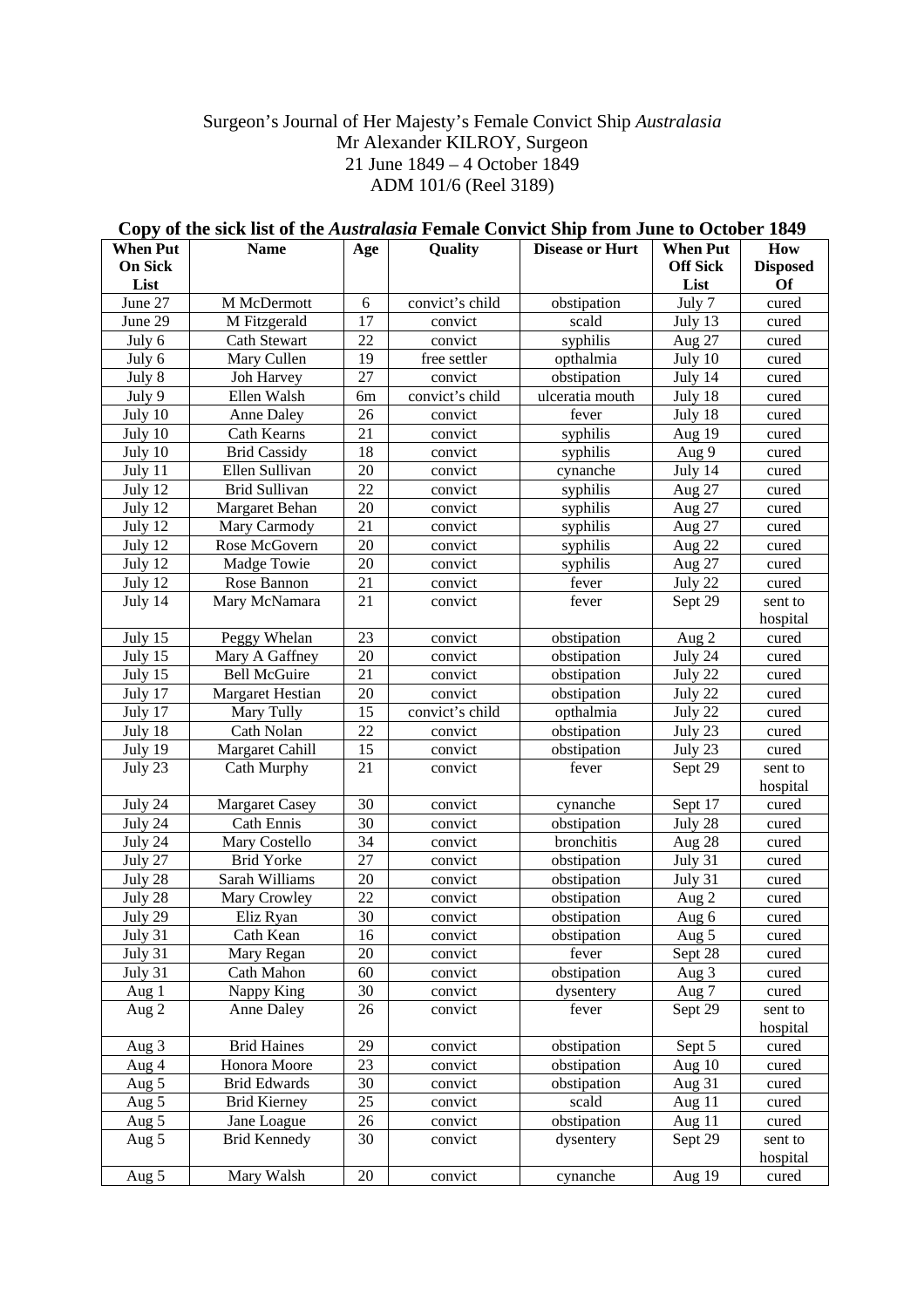| Aug 7            | <b>Brid Dooling</b>                    | 20             | convict            | obstipation               | Aug 14                             | cured          |
|------------------|----------------------------------------|----------------|--------------------|---------------------------|------------------------------------|----------------|
| Aug 7            | <b>Margaret Kenneally</b>              | 20             | convict            | cynanche                  | Sept 1                             | cured          |
| Aug 9            | Joh Sullivan                           | 24             | convict            | obstipation               | Aug 18                             | cured          |
| Aug 9            | Anne Corry                             | 17             | convict            | obstipation               | Aug 25                             | cured          |
| Aug $10$         | Honora Neil                            | 28             | convict            | dysentery                 | Aug 25                             | cured          |
| Aug 11           | Honora Moore                           | 23             | convict            | obstipation               | Aug $18$                           | cured          |
| Aug 12           | Mary Coogan                            | 22             | convict            | dysentery                 | Aug 21                             | cured          |
| Aug 12           | <b>Brid Scanlan</b>                    | 21             | convict            | obstipation               | Aug 22                             | cured          |
| Aug 12           | <b>Margaret Hestian</b>                | 20             | convict            | obstipation               | Aug 21                             | cured          |
| Aug 13           | Sarah Burke                            | 36             | convict            | bronchitis                | Aug 18                             | cured          |
| Aug 14           | Ellen Heffernan                        | 26             | convict            | obstipation               | Aug 18                             | cured          |
| Aug 14           | <b>Kitty King</b>                      | 26             | convict            | obstipation               | Aug $18$                           | cured          |
| Aug 14           | Ellen Brennan                          | 23             | convict            | fever                     | Aug 29                             | cured          |
| Aug 14           | Win Caulfield                          | 32             | convict            | obstipation               | $\frac{\text{Aug }19}{\text{Aug}}$ | cured          |
| Aug 15           | Sarah A McGuire                        | 25             | convict            | dysuria                   | Sept 29                            | sent to        |
|                  |                                        |                |                    |                           |                                    | hospital       |
| Aug 16           | <b>Brid McHenry</b>                    | 21             | convict            | obstipation               | Aug 21                             | cured          |
| Aug 18           | Mary A Dunne                           | 28             | convict            | bronchitis                | Sept 5                             | cured          |
| Aug 19           | Eliz Ryan                              | 30             | convict            | cynanche                  | Sept 29                            | sent to        |
|                  |                                        |                |                    |                           |                                    | hospital       |
| Aug 19           | Ellen Rosney                           | 22             | convict            | obstipation               | Aug 31                             | cured          |
| Aug 20           | Ellen Doyle                            | 22             | convict            | luxation                  | Sept 29                            | sent to        |
|                  |                                        |                |                    |                           |                                    | hospital       |
| Aug 20           | Sarah William                          | 20             | convict            | obstipation               | Aug 24                             | cured          |
| Aug 21           | Cath Nolan                             | 26             | convict            | obstipation               | Aug 25                             | cured          |
| Aug 21           | Mary Kelly                             | 22             | convict            | obstipation               | Aug 28                             | cured          |
| Aug 21           | <b>Biddy Sharkey</b>                   | 24             | convict            | bronchitis                | Sept 5                             | cured          |
| Aug 21           | Dorah Burke                            | 28             | convict            | bronchitis                | Aug 24                             | cured          |
| Aug 23           | Eliz Currie                            | 15             | convict            | dysentery                 | Sept 29                            | sent to        |
|                  |                                        |                |                    |                           |                                    | hospital       |
| Aug 24           | <b>Brid Dooling</b>                    | 20             | convict            | obstipation               | Aug 30                             | cured          |
| Aug 25           | M A Gaffney                            | 20             | convict            | obstipation               | Sept 3                             | cured          |
| Aug 25           | <b>Susan Checkley</b>                  | 21             | convict            | obstipation               | Aug 28                             | cured          |
| Aug 26           | Mary Brien                             | 27             | convict            | obstipation               | Aug 30                             | cured          |
| Aug 30           | Honora Neil                            | 28             | convict            | dysentery                 | Sept 23                            | died           |
| Aug 30           | Eliza Ryan                             | 26             | convict            | dysentery                 | Sept 12                            | cured          |
| Aug 30           | William Gleeson                        | $\overline{4}$ | convict's child    | obstipation               | Sept 3                             | cured          |
| Aug 31           | <b>Brid McHenry</b>                    | 23             | convict            | dysentery                 | Oct 2                              | cured          |
| Aug 31           | Nessy Lawlor                           | 22             | convict            | dysentery                 | Sept 12                            | cured          |
| Sept 1           | Anne Leech                             | 20             | convict            | obstipation               | Sept 10                            | cured          |
| Sept 1           | <b>Bell McGuire</b>                    | 21             | convict            | bronchitis                | Sept 10                            | cured          |
| Sept 2           | Honora Moore                           | 23             | convict            | ulcer                     | Sept 18                            | cured          |
| Sept 3           | Susan Corr<br>Cath Crimmin             | 28<br>20       | convict            | obstipation               | Sept 7                             | cured          |
| Sept 3           |                                        | 17             | convict            | dysentery                 | Sept 9                             | cured          |
| Sept 3           | <b>Margaret Comsted</b><br>Ellen Doody | 22             | convict            | obstipation               | Sept 7                             | cured          |
| Sept 4           |                                        | 21             | convict            | obstipation               | Sept 8                             | cured          |
| Sept 4<br>Sept 4 | <b>Brid Hayes</b><br>Rose Bannon       | 21             | convict<br>convict | obstipation<br>bronchitis | Sept 10<br>Sept 9                  | cured<br>cured |
| Sept 4           | Jud Hourigan                           | 24             |                    | obstipation               |                                    |                |
| Sept 5           | Brid Callaghan                         | 31             | convict<br>convict | scorbutus                 | Sept 10<br>Sept 28                 | cured<br>cured |
| Sept 5           | <b>Brid Cahill</b>                     | 36             | convict            | dysentery                 | Sept 18                            | cured          |
| Sept 5           | Cath Keely                             | 20             | convict            | obstipation               | Sept 12                            | cured          |
| Sept 6           | Jane Smith                             | 23             | convict            | obstipation               | Sept 20                            | cured          |
| Sept 6           | Brid Neylan                            | 26             | convict            | obstipation               | Sept 10                            | cured          |
| Sept 7           | Mary Condon                            | 21             | convict            | obstipation               | Sept 10                            | cured          |
| Sept 7           | Cath Forde                             | 27             | convict            | obstipation               | Sept 13                            | cured          |
| Sept 8           | Mary Boyde                             | 20             | convict            | bronchitis                | Sept 14                            | cured          |
| Sept 9           | Nappy King                             | 30             | convict            | scorbutus                 | Sept 28                            | cured          |
|                  |                                        |                |                    |                           |                                    |                |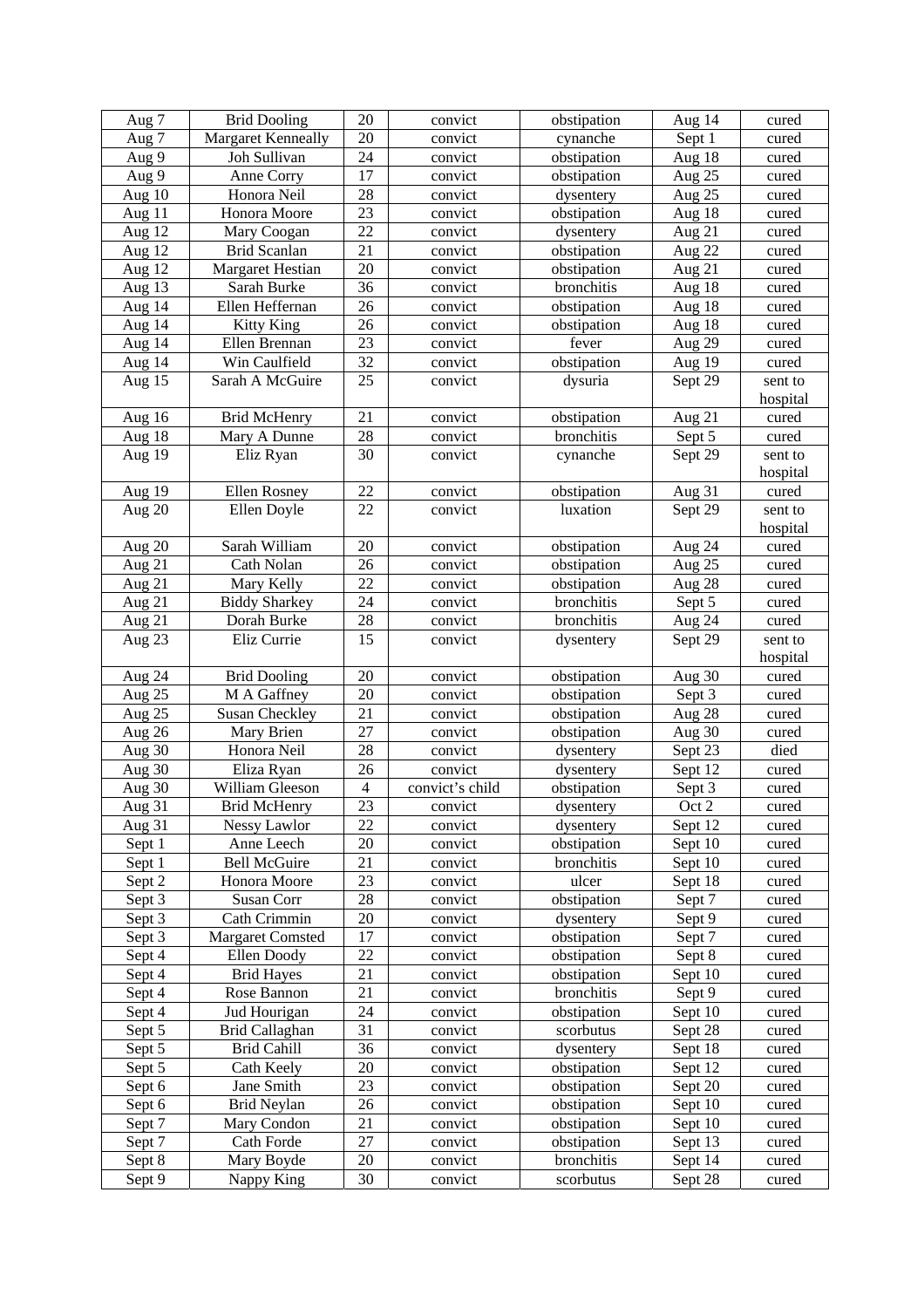| Sept 9  | Mary Walsh              | 21              | convict         | obstipation | Sept 11              | cured    |
|---------|-------------------------|-----------------|-----------------|-------------|----------------------|----------|
| Sept 9  | Anne McEvoy             | 45              | convict         | obstipation | Sept 11              | cured    |
| Sept 9  | Cath Reidy              | 36              | convict         | obstipation | Sept 11              | cured    |
| Sept 10 | Eliz Mulconey           | 23              | convict         | dysentery   | Sept $2\overline{9}$ | sent to  |
|         |                         |                 |                 |             |                      | hospital |
| Sept 10 | <b>Brid Dooling</b>     | 20              | convict         | dysentery   | Sept 23              | cured    |
| Sept 10 | Margaret Murphy         | 21              | convict         | obstipation | Sept 12              | cured    |
| Sept 10 | Jud Conroy              | 36              | convict         | scorbutus   | Sept 22              | cured    |
| Sept 11 | Mary Davin              | 29              | convict         | obstipation | Sept 13              | cured    |
| Sept 11 | <b>Margaret Hestian</b> | 20              | convict         | bruise      | Sept 27              | cured    |
| Sept 12 | <b>Brid Yorke</b>       | 27              | convict         | dysentery   | Sept 23              | cured    |
| Sept 13 | Peggy Whelan            | 23              | convict         | dysentery   | Sept 22              | cured    |
| Sept 13 | M A Gaffney             | 20              | convict         | bronchitis  | Sept 18              | cured    |
| Sept 14 | Mary Murphy             | 36              | convict         | parturition | Oct 3                | sent to  |
|         |                         |                 |                 |             |                      | Anson    |
| Sept 14 | Jane Conroy             | 24              | convict         | dysentery   | Sept 27              | cured    |
| Sept 14 | Michael Neil            | 6m              | convict's child | tabes       | Sept 15              | died     |
| Sept 14 | Mary Kennedy            | 9m              | convict's child | tabes       | Sept 19              | died     |
| Sept 14 | E Mullane               | 16              | convict         | bronchitis  | Sept 18              | cured    |
| Sept 15 | Eliz Kenny              | 19              | convict         | dysentery   | Sept 25              | cured    |
| Sept 16 | <b>Biddy Cassidy</b>    | 18              | convict         | obstipation | Sept 20              | cured    |
| Sept 17 | <b>Brid Hayes</b>       | 21              | convict         | obstipation | Sept 20              | cured    |
| Sept 18 | Mary Headon             | 21              | convict         | dysentery   | Sept 26              | died     |
| Sept 18 | E Brereton              | 36              | convict         | obstipation | Sept 20              | cured    |
| Sept 18 | W Caulfield             | 32              | convict         | dysentery   | Sept 25              | cured    |
| Sept 20 | Mary Lyden              | 29              | convict         | dysentery   | Sept 28              | cured    |
| Sept 20 | Cath Nolan              | 26              | convict         | obstipation | Sept 22              | cured    |
| Sept 20 | Mary Sullivan           | 20              | convict         | rheumatism  | Oct 3                | sent to  |
|         |                         |                 |                 |             |                      | Anson    |
| Sept 21 | Ellen Onions            | 30              | convict         | dysentery   | Sept 29              | sent to  |
|         |                         |                 |                 |             |                      | hospital |
| Sept 21 | Joh Sullivan            | 24              | convict         | dysentery   | Oct 2                | cured    |
| Sept 21 | Anne McEvoy             | 45              | convict         | dysentery   | Sept 28              | cured    |
| Sept 22 | <b>Brid Neylan</b>      | 26              | convict         | bronchitis  | Sept 29              | sent to  |
|         |                         |                 |                 |             |                      | hospital |
| Sept 23 | Mary A Murphy           | 22              | convict         | dysentery   | Oct 2                | cured    |
| Sept 23 | <b>Kitty Donohoe</b>    | 20              | convict         | obstipation | Sept 27              | cured    |
| Sept 23 | Mary Noonan             | $\overline{21}$ | convict         | obstipation | Sept 28              | cured    |
| Sept 23 | Mary Molony             | 23              | convict         | obstipation | Sept 27              | cured    |
| Sept 23 | <b>Brid Butler</b>      | 60              | convict         | dysentery   | Sept 28              | died     |
| Sept 23 | Ellen Sullivan          | 20              | convict         | dysentery   | Oct 2                | cured    |
| Sept 24 | <b>Jud Farrell</b>      | 24              | convict         | dysentery   | Sept 29              | sent to  |
|         |                         |                 |                 |             |                      | hospital |
| Sept 24 | <b>Brid Haines</b>      | 29              | convict         | dysentery   | Oct 3                | cured    |
| Sept 24 | Car Rankin              | 39              | convict         | dysentery   | Sept 29              | cured    |
| Sept 26 | Mary Brien              | 26              | convict         | dysentery   | Oct 2                | cured    |
| Sept 26 | Margaret Kenneally      | 20              | convict         | cynanche    | Oct 2                | cured    |
| Sept 27 | Margaret Cronin         | 20              | convict         | dysentery   | Sept 29              | sent to  |
|         |                         |                 |                 |             |                      | hospital |
| Sept 27 | <b>Brid Carson</b>      | 28              | convict         | bronchitis  | Sept 30              | cured    |
| Sept 27 | Julian Sullivan         | 23              | convict         | dysentery   | Sept 29              | sent to  |
|         |                         |                 |                 |             |                      | hospital |
| Sept 27 | Cath Kearns             | 20              | convict         | dysentery   | Oct 3                | sent to  |
|         |                         |                 |                 |             |                      | Anson    |
| Sept 28 | M King                  | 22              | convict         | dysentery   | Sept 30              | cured    |
| Sept 28 | Mary Smith              | 20              | convict         | diarrhoea   | Sept 29              | cured    |
| Sept 28 | Sarah Williams          | 20              | convict         | dysentery   | Sept 29              | sent to  |
|         |                         |                 |                 |             |                      | hospital |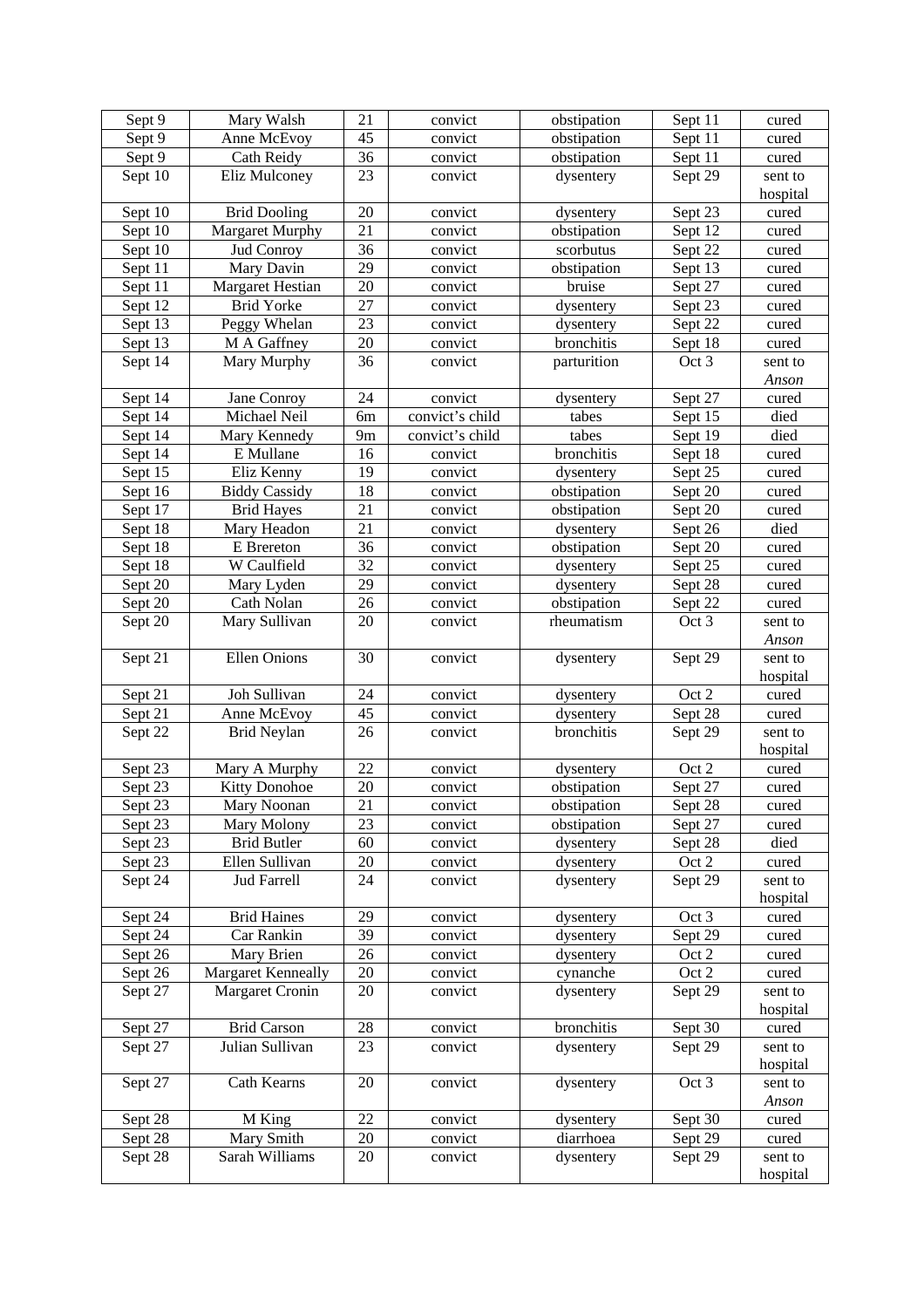| Sept 28          | Mary Russell         | 28             | convict         | dysentery         | Sept 29          | sent to  |
|------------------|----------------------|----------------|-----------------|-------------------|------------------|----------|
|                  |                      |                |                 |                   |                  | hospital |
| Sept 29          | Michael Sugene       |                | convict's child | bronchitis        | Oct 4            | cured    |
| Sept 29          | J Tov                | 18d            | convict's child | debility          | Oct <sub>1</sub> | died     |
| Oct <sub>1</sub> | <b>Jane Smith</b>    | 23             | convict         | <b>bronchitis</b> | Oct 3            | sent to  |
|                  |                      |                |                 |                   |                  | Anson    |
| Oct <sub>1</sub> | <b>Biddy Sharkey</b> | 24             | convict         | obstipation       | Oct 3            | cured    |
| Oct <sub>1</sub> | Pat McEvoy           | $\overline{4}$ | convict's child | diarrhoea         | Oct 4            | cured    |
| Oct <sub>1</sub> | Sarah Donnelly       | $\overline{2}$ | convict's child | diarrhoea         | Oct 4            | sent to  |
|                  |                      |                |                 |                   |                  | nursery  |
| Oct 2            | Peggy Whelan         | 23             | convict         | diarrhoea         | Oct 3            | cured    |
| Oct 2            | M Smith              | 20             | convict         | <b>bronchitis</b> | Oct 3            | sent to  |
|                  |                      |                |                 |                   |                  | Anson    |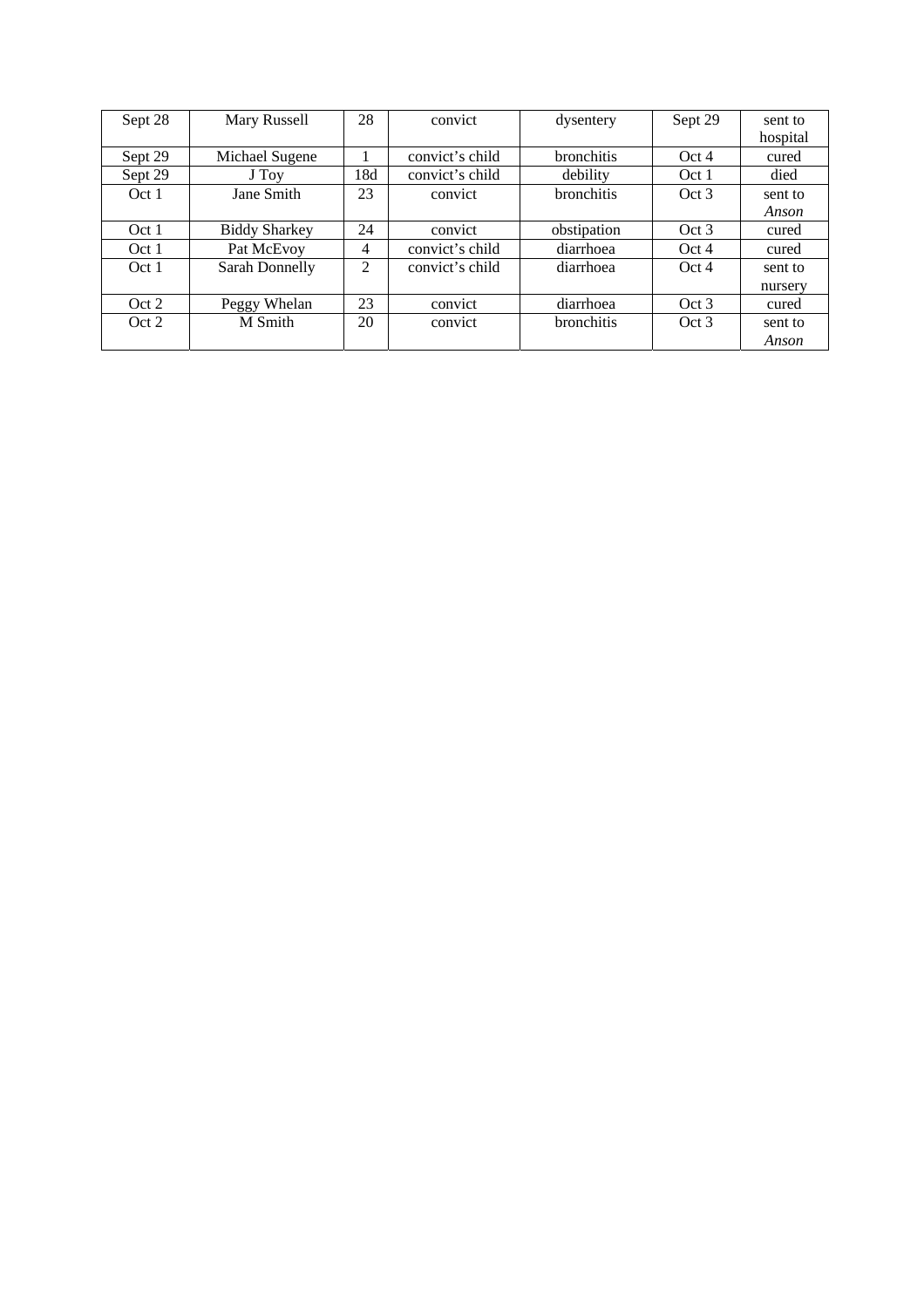## **Medical and Surgical Journal of Her Majesty's Convict Ship** *Australasia* **between the 21st June 1849 and the 4th October 1849 during which time the said shop has been employed in a voyage from Kingstown, Dublin to Hobart Town, Van Diemen's Land**

| Nature of<br><b>Disease</b> | No.<br>of<br>Case | Men's Names, Ages,<br><b>Qualities, Time when</b><br>and where taken ill,<br>and how disposed of.       | The History, Symptoms, Treatment, and Daily<br>Progress of the Disease or Hurt.                                                                                                                                                                                                            |
|-----------------------------|-------------------|---------------------------------------------------------------------------------------------------------|--------------------------------------------------------------------------------------------------------------------------------------------------------------------------------------------------------------------------------------------------------------------------------------------|
| Fever                       | $\mathbf{1}$      | <b>Anne Daley</b><br>otal 26<br>July 10 <sup>th</sup> at sea<br>Discharged cured July<br>$18^{th}$ 1849 | July 10 <sup>th</sup> Complains of violent headache with shivering<br>and pains in the back with a feeling of debility. Her<br>tongue is thickly furred, bowels constipated, pulse rather<br>weak. Her hair was cut close and a cloth kept constantly<br>wetted applied. <script></script> |

<sup>&</sup>lt;sup>1</sup> Likely to be Mary McNamara  $2<sup>nd</sup>$ .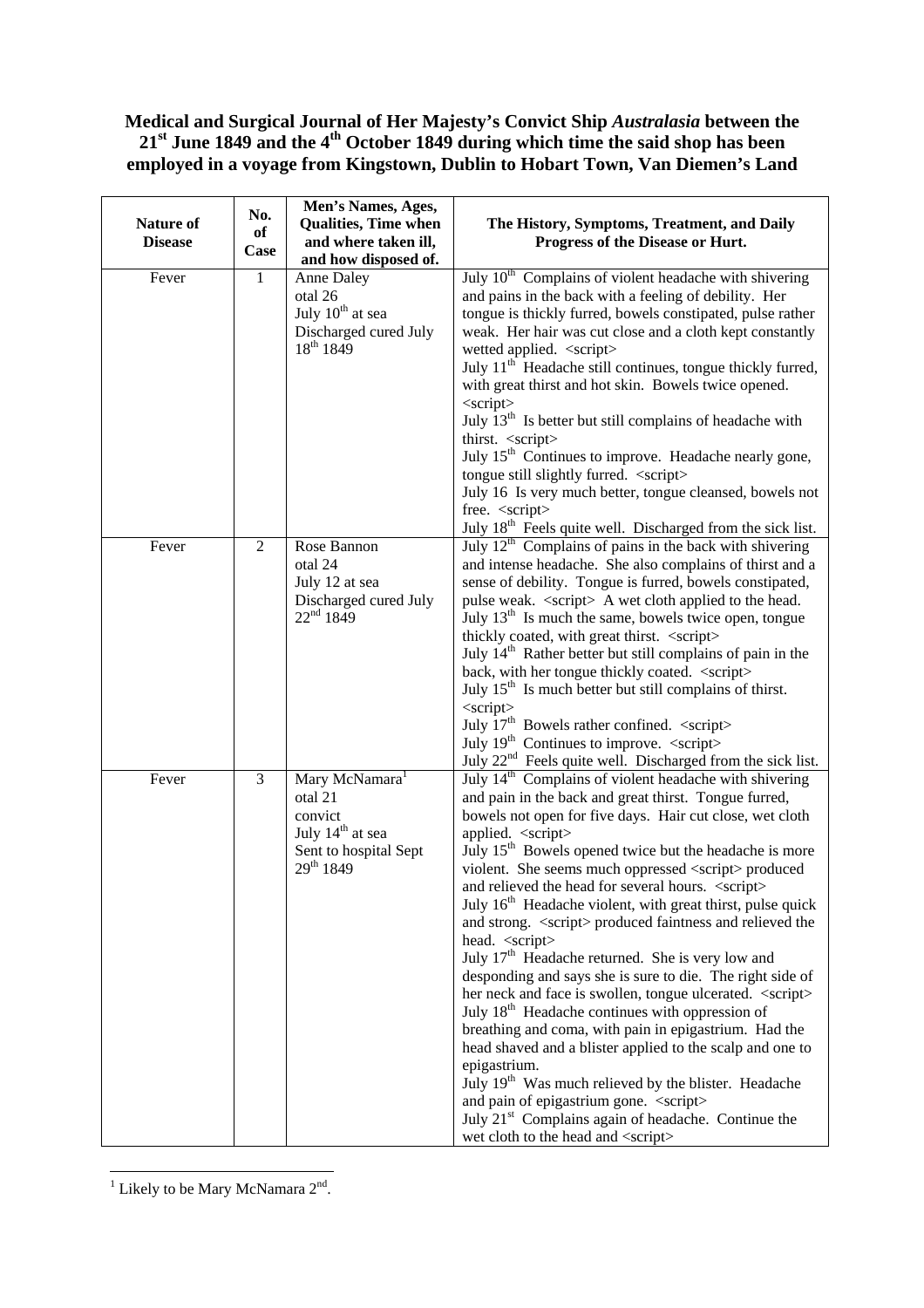|  |  |  | July 16 <sup>th</sup> Headache gone and she feels very much better.                      |
|--|--|--|------------------------------------------------------------------------------------------|
|  |  |  | $\langle$ script $\rangle$                                                               |
|  |  |  | July 28 Has slight headache and a severe pain in the                                     |
|  |  |  | right side of the thorax. Apply a blister to the chest and<br>$\langle$ script $\rangle$ |
|  |  |  | July $30th$ Is free from pain and headache, but has not                                  |
|  |  |  | appetite. <script></script>                                                              |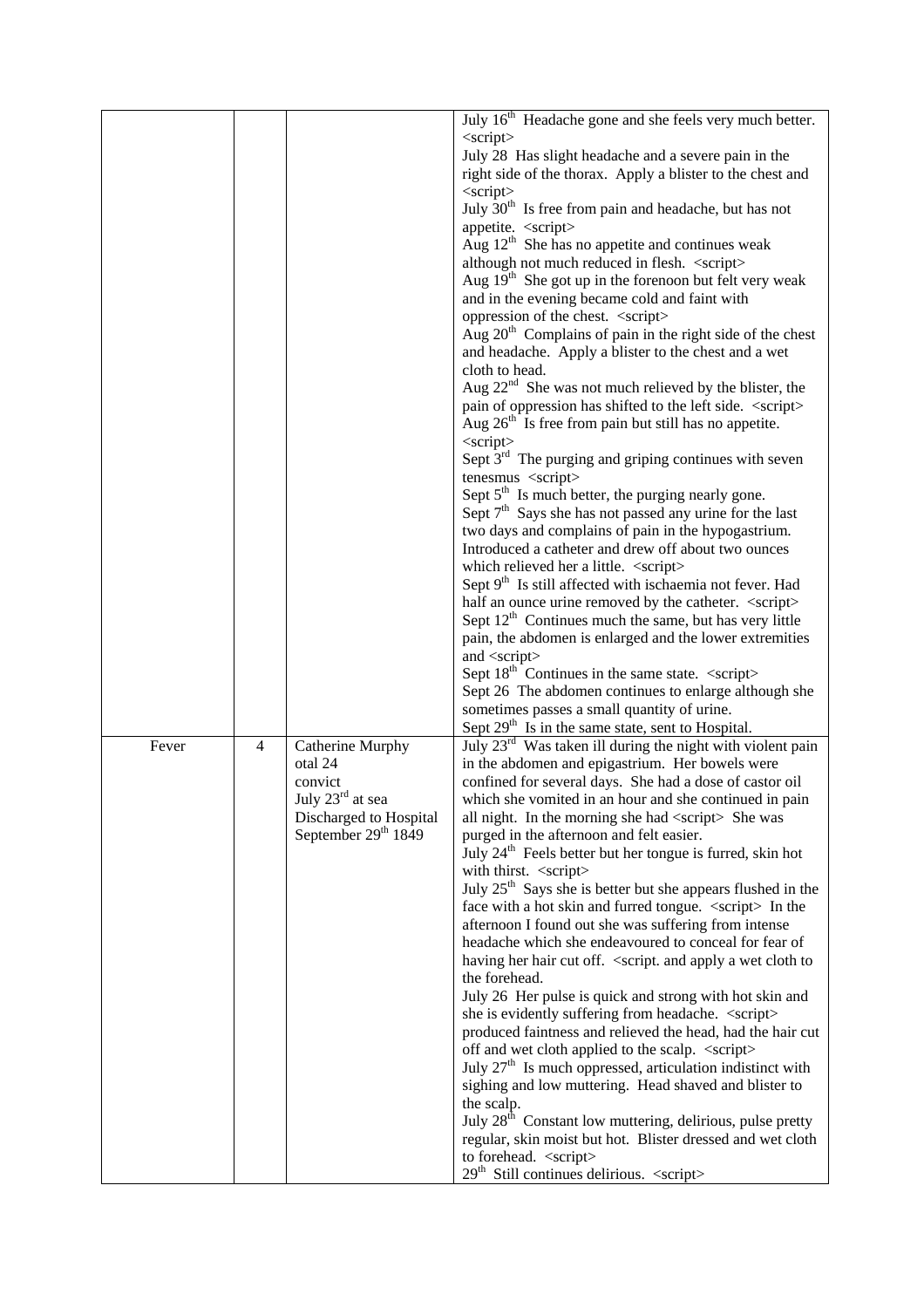|  |  |  | July $30th$ Delirium gone, she feels easy but her mouth is                           |
|--|--|--|--------------------------------------------------------------------------------------|
|  |  |  | sore. Gargle and wet cloth to head.                                                  |
|  |  |  | Aug $2nd$ Continues to improve, bowels rather inactive<br>$\langle$ script $\rangle$ |
|  |  |  | Aug $12^{th}$ She is slowly gaining strength. <script></script>                      |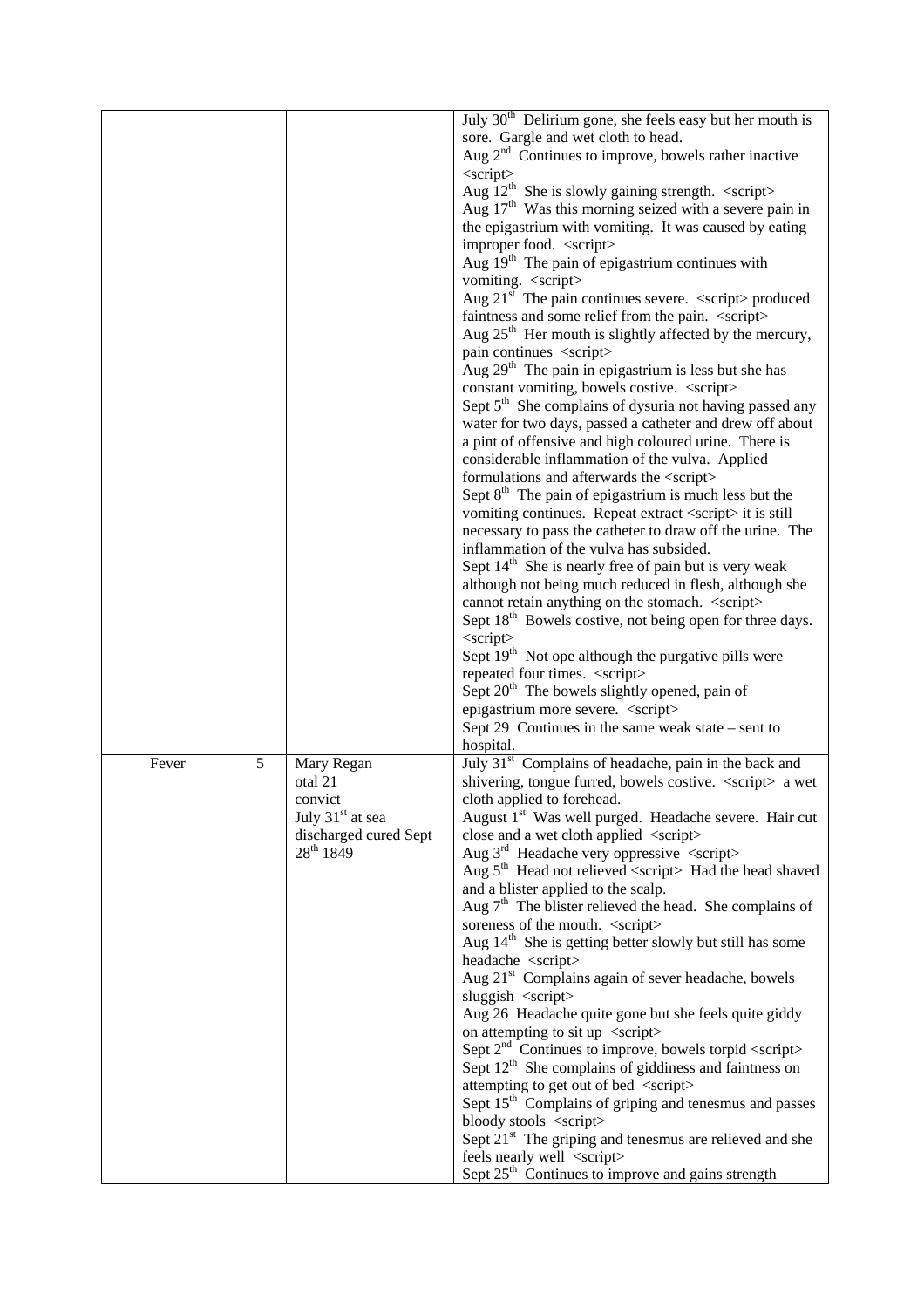|  |  |  | rapidly <script></script> |
|--|--|--|---------------------------|
|--|--|--|---------------------------|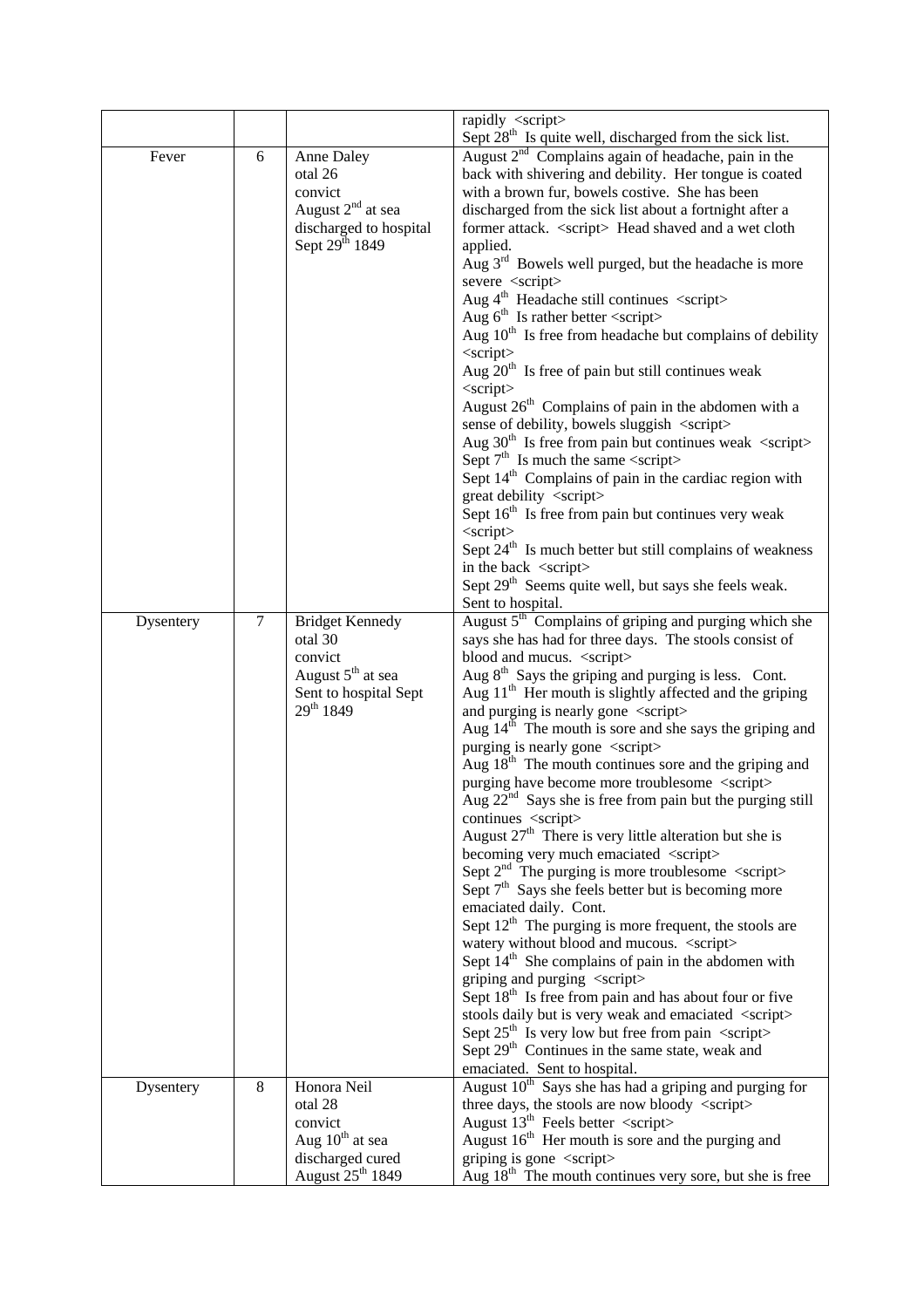|  |  | Put on the sick list<br>again on the $30th$ of<br>August and died on the<br>$22nd$ of September 1849 | from griping and purging <script></script> |
|--|--|------------------------------------------------------------------------------------------------------|--------------------------------------------|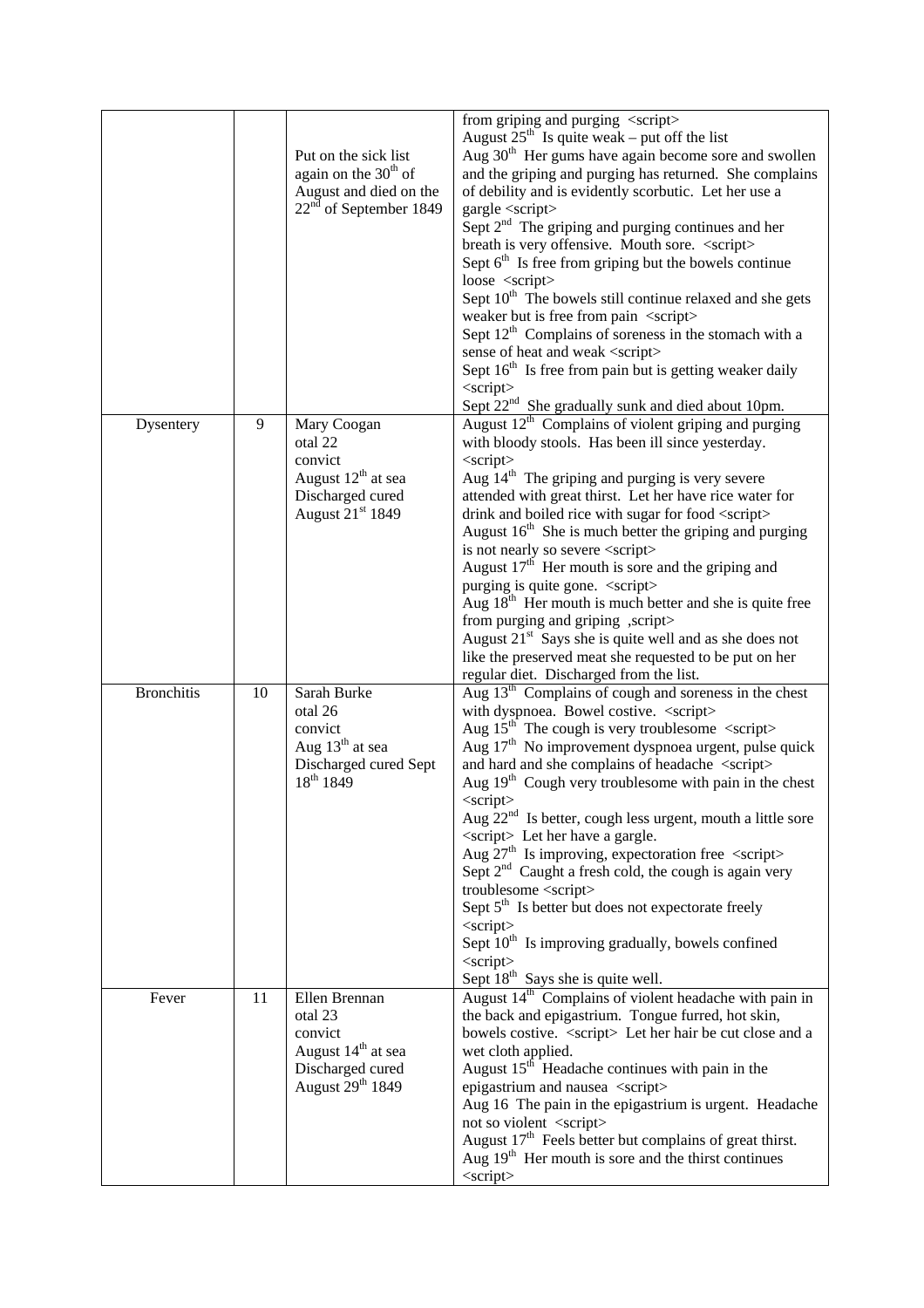|         |    |                            | Aug 22 <sup>nd</sup> Feels very much better but is very weak                                                     |
|---------|----|----------------------------|------------------------------------------------------------------------------------------------------------------|
|         |    |                            | $\langle$ script $\rangle$<br>August 25 Continues to improve, bowels rather costive                              |
|         |    |                            | $\langle$ script $\rangle$                                                                                       |
|         |    |                            | August 29 Says she is quite well. Discharged from the                                                            |
|         |    |                            | list.                                                                                                            |
| Dysuria | 12 | Sarah A McGuire<br>otal 25 | Aug 15 <sup>th</sup> Complains of pain and fulness in the<br>hypogastrium and loins. Says she has not made water |
|         |    | convict                    | for several days. Passed a catheter and drew off about a                                                         |
|         |    | Aug15th at sea             | pint of water which afforded some relief. <script></script>                                                      |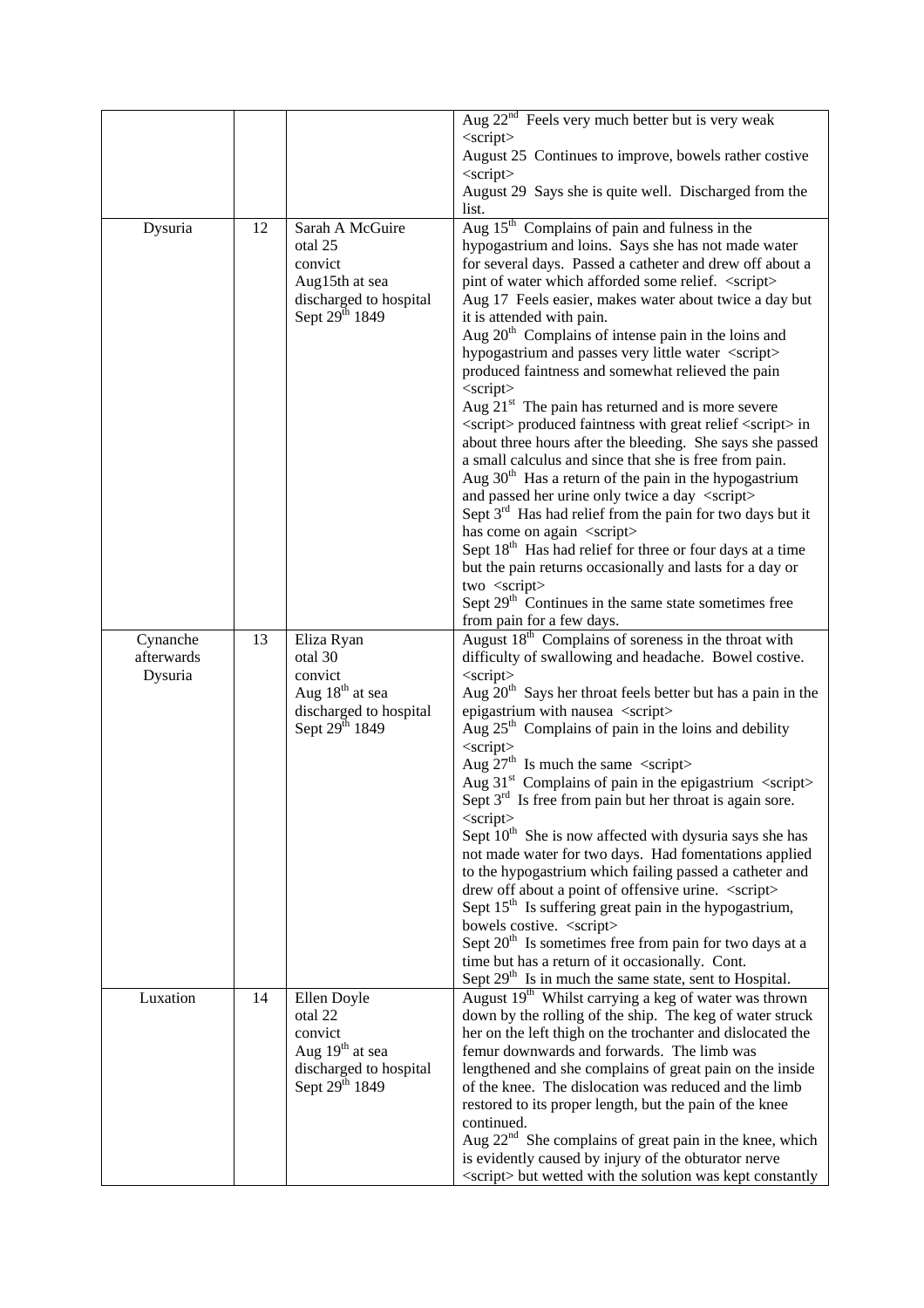|           |    |              | applied.                                                   |
|-----------|----|--------------|------------------------------------------------------------|
|           |    |              | August $25th$ There is a fresh dislocation which was again |
|           |    |              | reduced and the legs tied together.                        |
|           |    |              | Sept $10th$ The bone has again got displaced so that it is |
|           |    |              | probable there is a fracture of the acetabulum. It was     |
|           |    |              | again reduced.                                             |
|           |    |              | Sept 29 <sup>th</sup> She is unable to use the limb.       |
|           | 15 | Eliza Currie | Aug 23 <sup>rd</sup> Complains of griping and purging with |
| Dysentery |    |              | tenesmus. The stools consist of mucus and blood. She       |
|           |    | otal 15      |                                                            |
|           |    | convict      | has been ill two days. <script></script>                   |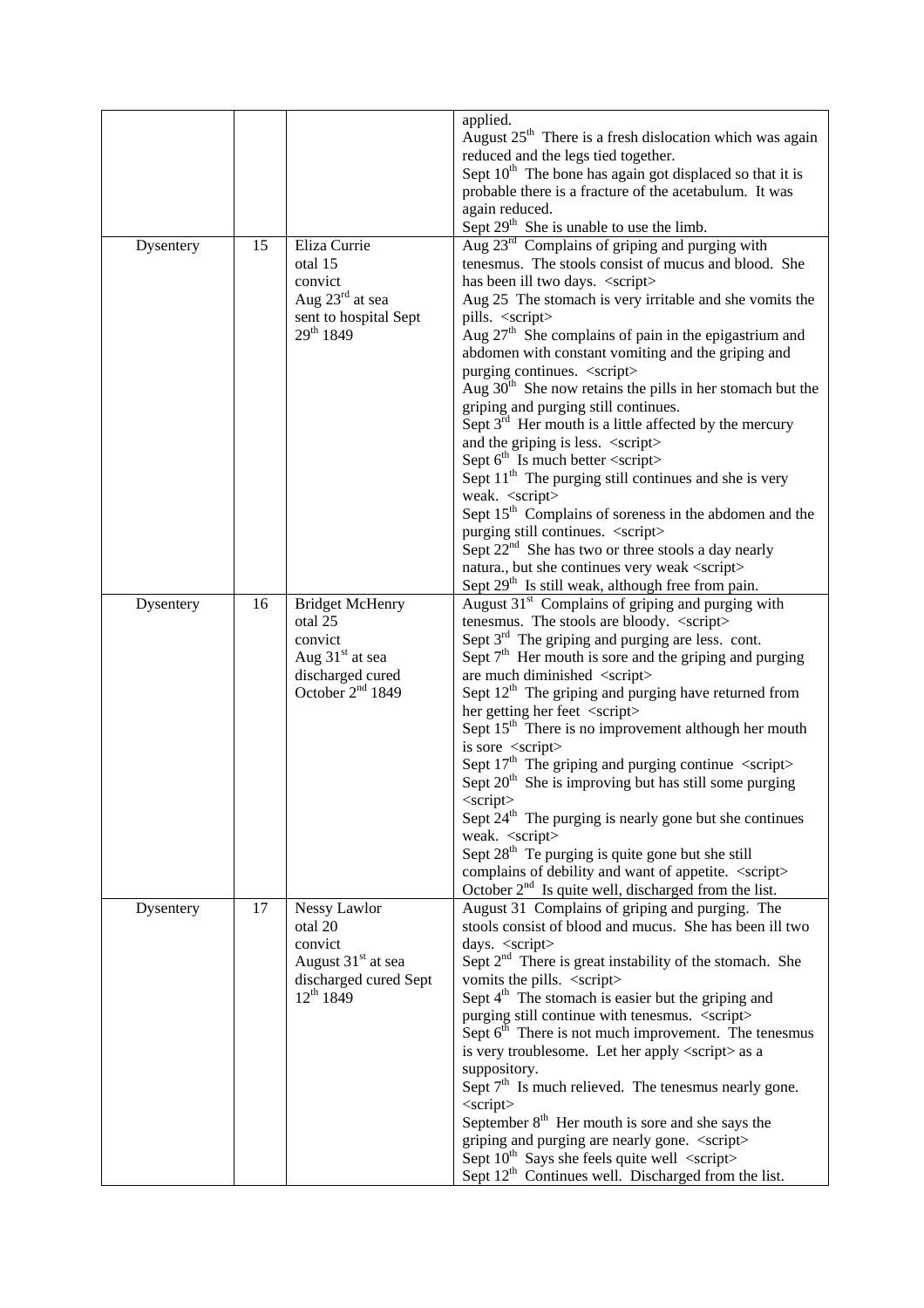| Dysentery | 18 | Eliza Mulconry<br>otal 23<br>convict<br>September 10 <sup>th</sup> at sea<br>Sent to hospital Sept<br>29th 1849 | Sept 10 <sup>th</sup> Complains of griping, purging and tenesmus.<br>Has been ill two days. <script></script> |
|-----------|----|-----------------------------------------------------------------------------------------------------------------|---------------------------------------------------------------------------------------------------------------|
|-----------|----|-----------------------------------------------------------------------------------------------------------------|---------------------------------------------------------------------------------------------------------------|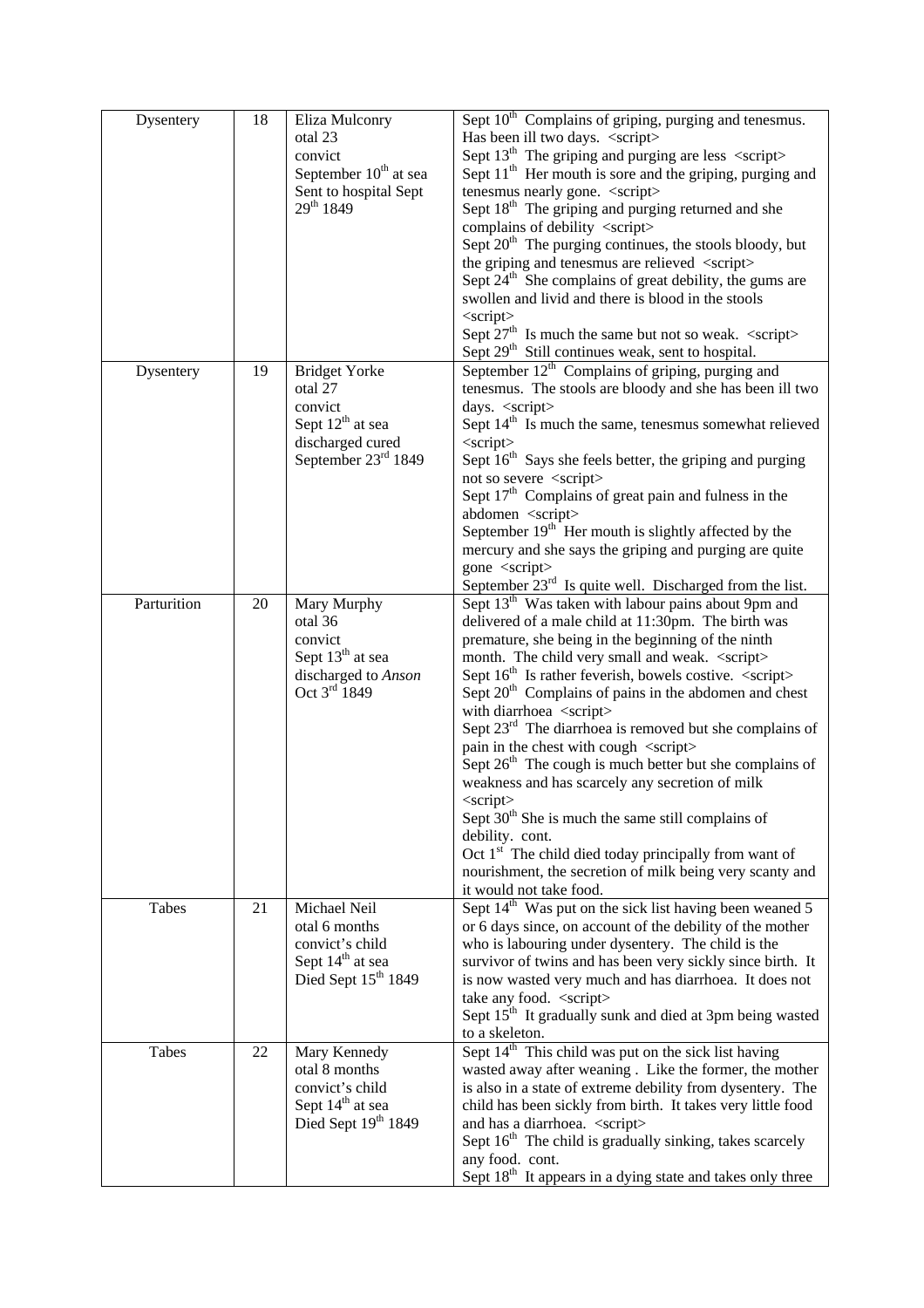|           |    |                                                                                                              | rice or barley water sometimes. The diarrhoea is nearly<br>gone.<br>Sept 19 <sup>th</sup> It died at 3am.                                             |
|-----------|----|--------------------------------------------------------------------------------------------------------------|-------------------------------------------------------------------------------------------------------------------------------------------------------|
| Dysentery | 23 | Eliza Kenny<br>otal 19<br>convict<br>Sept 15 <sup>th</sup> at sea<br>discharged cured Sept<br>$25^{th} 1849$ | Sept 15 <sup>th</sup> Complains of griping and purging, the stools<br>consist of blood and mucus. She has been ill for two<br>days. <script></script> |

<sup>2</sup> difficult or laboured breathing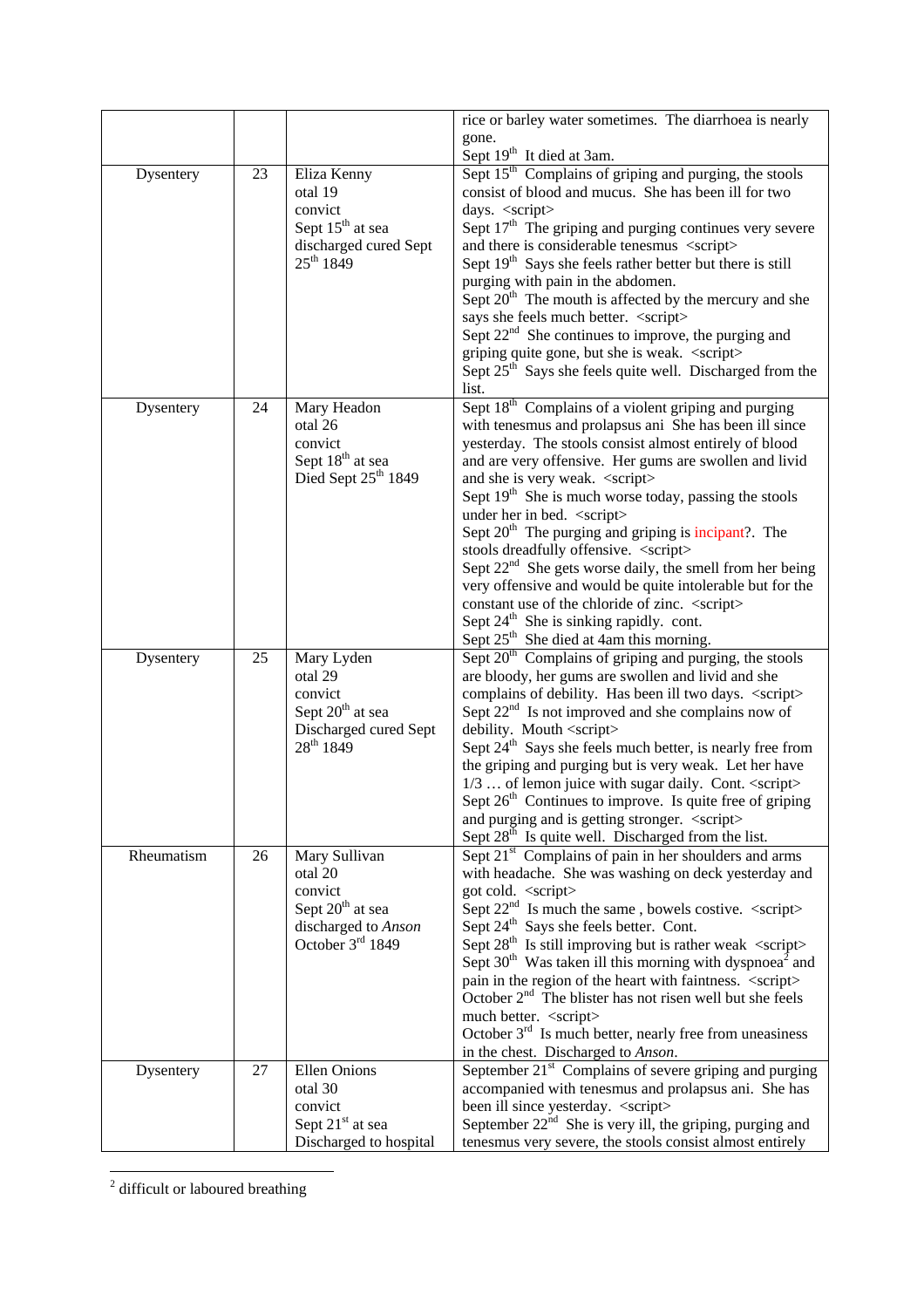|  |  | Sept 29 <sup>th</sup> 1849 | of blood and are very offensive. <script></script> |
|--|--|----------------------------|----------------------------------------------------|
|--|--|----------------------------|----------------------------------------------------|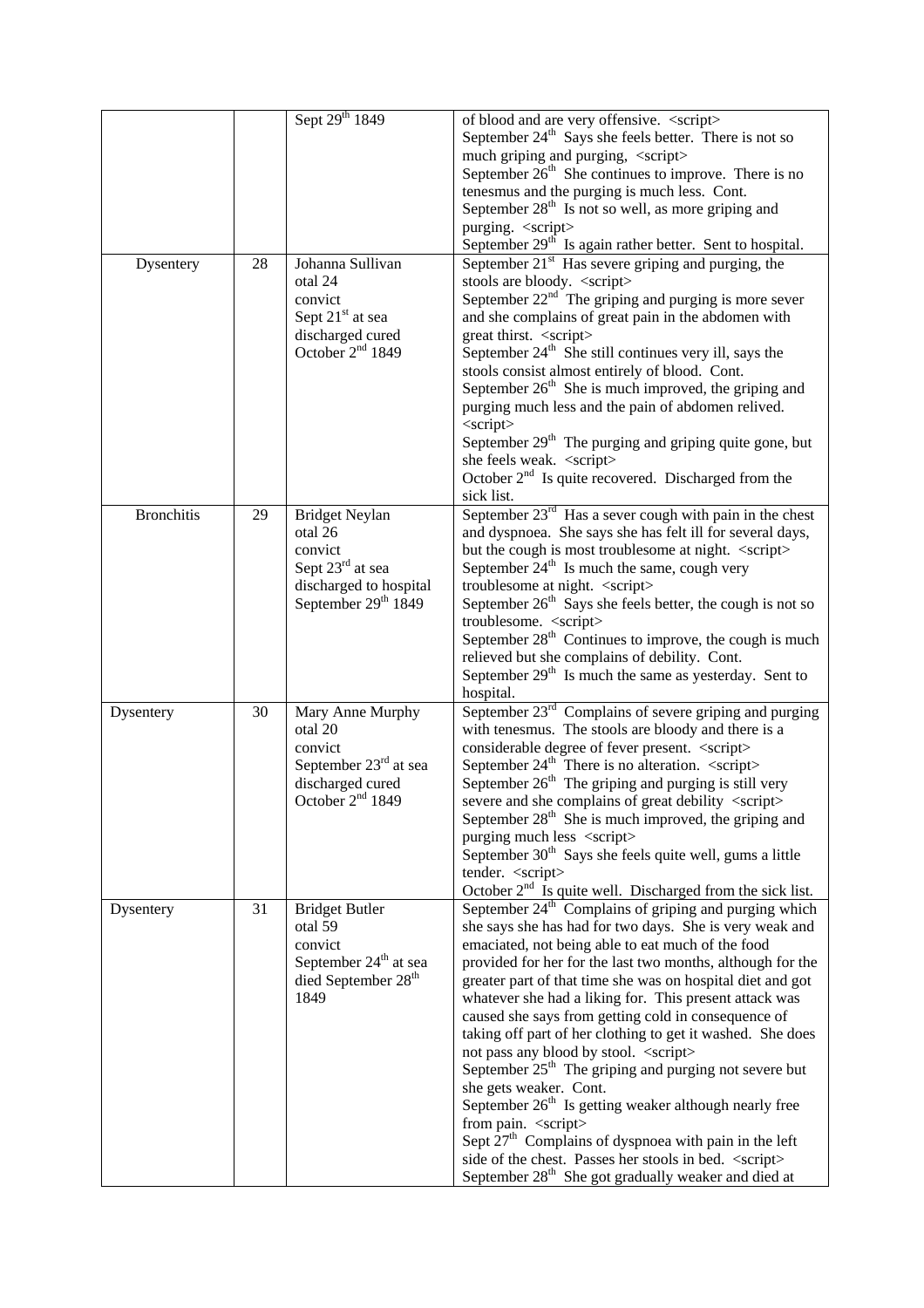|           |    |                                                                                                                          | 6:30 pm.                                                                                                                                        |  |  |  |
|-----------|----|--------------------------------------------------------------------------------------------------------------------------|-------------------------------------------------------------------------------------------------------------------------------------------------|--|--|--|
| Dysentery | 32 | Ellen Sullivan<br>otal 20<br>convict<br>Sept 24 <sup>th</sup> at sea<br>discharged cured<br>October 2 <sup>nd</sup> 1849 | Sept $24th$ Has a severe griping and purging, the stools<br>are bloody. She says she has been ill since yesterday<br>morning. <script></script> |  |  |  |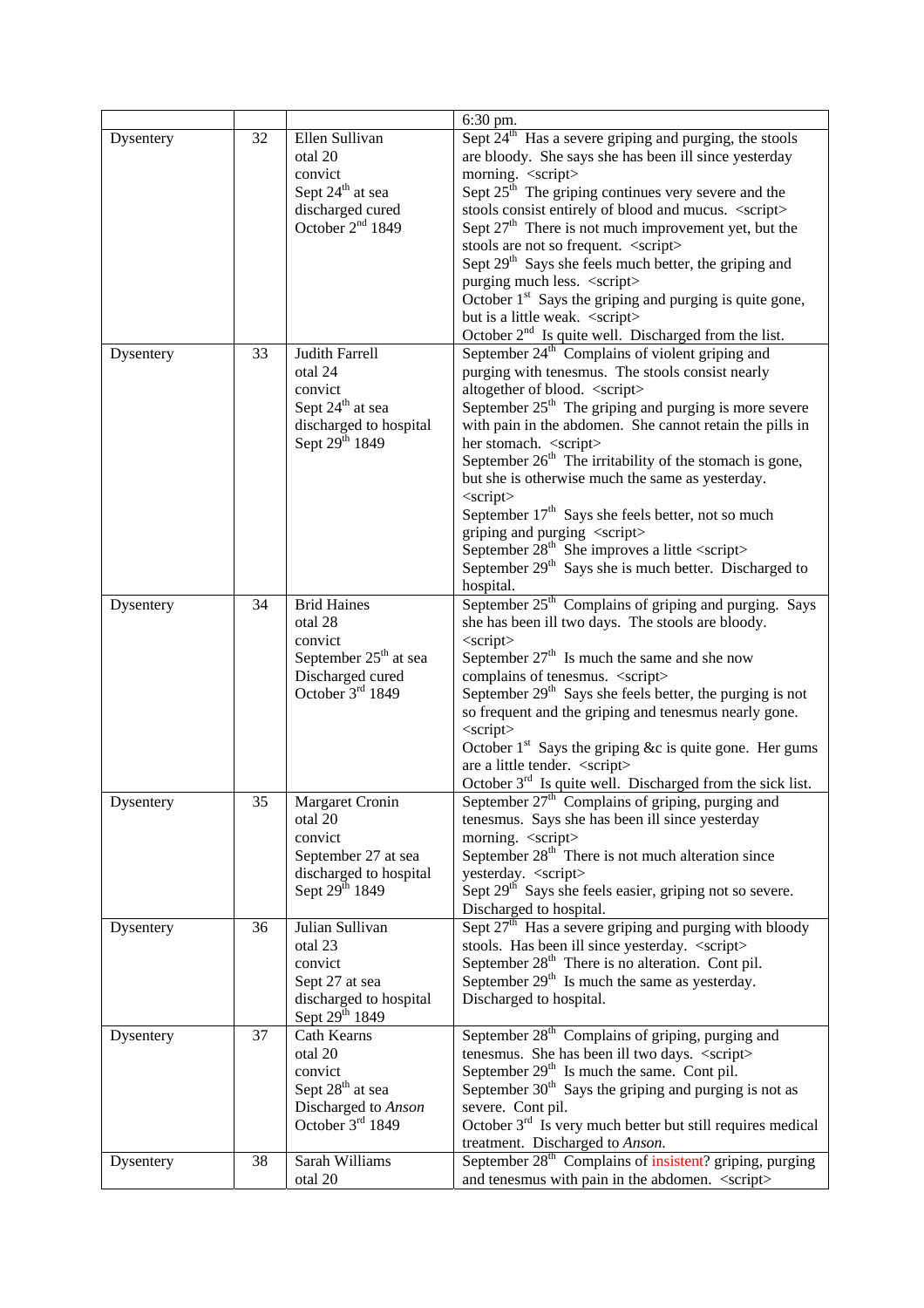|                   |    | convict                           | September $29th$ There is no improvement, there is                |
|-------------------|----|-----------------------------------|-------------------------------------------------------------------|
|                   |    | September 28 <sup>th</sup> at sea | considerable pain in the abdomen. Discharged to                   |
|                   |    | discharged to hospital            | hospital.                                                         |
|                   |    | September 29th 1849               |                                                                   |
| Dysentery         | 39 | Mary Russell                      | September $29th$ Complains of severe griping and                  |
|                   |    | otal 28                           | purging, the stools are bloody. She has been ill since            |
|                   |    | convict                           | yesterday, she only complained of illness when the rest           |
|                   |    | Sept 29 <sup>th</sup> at Hobarton | of the sick were going to hospital and she was sent with          |
|                   |    | Discharged to Hospital            | them.                                                             |
|                   |    | Sept 29 <sup>th</sup> 1849        |                                                                   |
| Debility          | 40 | Toy                               | October 1 <sup>st</sup> This was the infant of Mary Murphy who    |
| Premature         |    | otal 18 days                      | was delivered on the $13th$ September in the end of the $8th$     |
| <b>Birth</b>      |    | convict's child                   | month of gestation. The child was very small and weak,            |
|                   |    | October $1st$ at Hobarton         | the secretion of milk very scant and the child would not          |
|                   |    | Died October 1st 1849             | take food, it sunk gradually and died today.                      |
| <b>Bronchitis</b> | 41 | Jane Smith                        | October 1 <sup>st</sup> Complains of cough with headache and pain |
|                   |    | otal 23                           | in the chest. <script></script>                                   |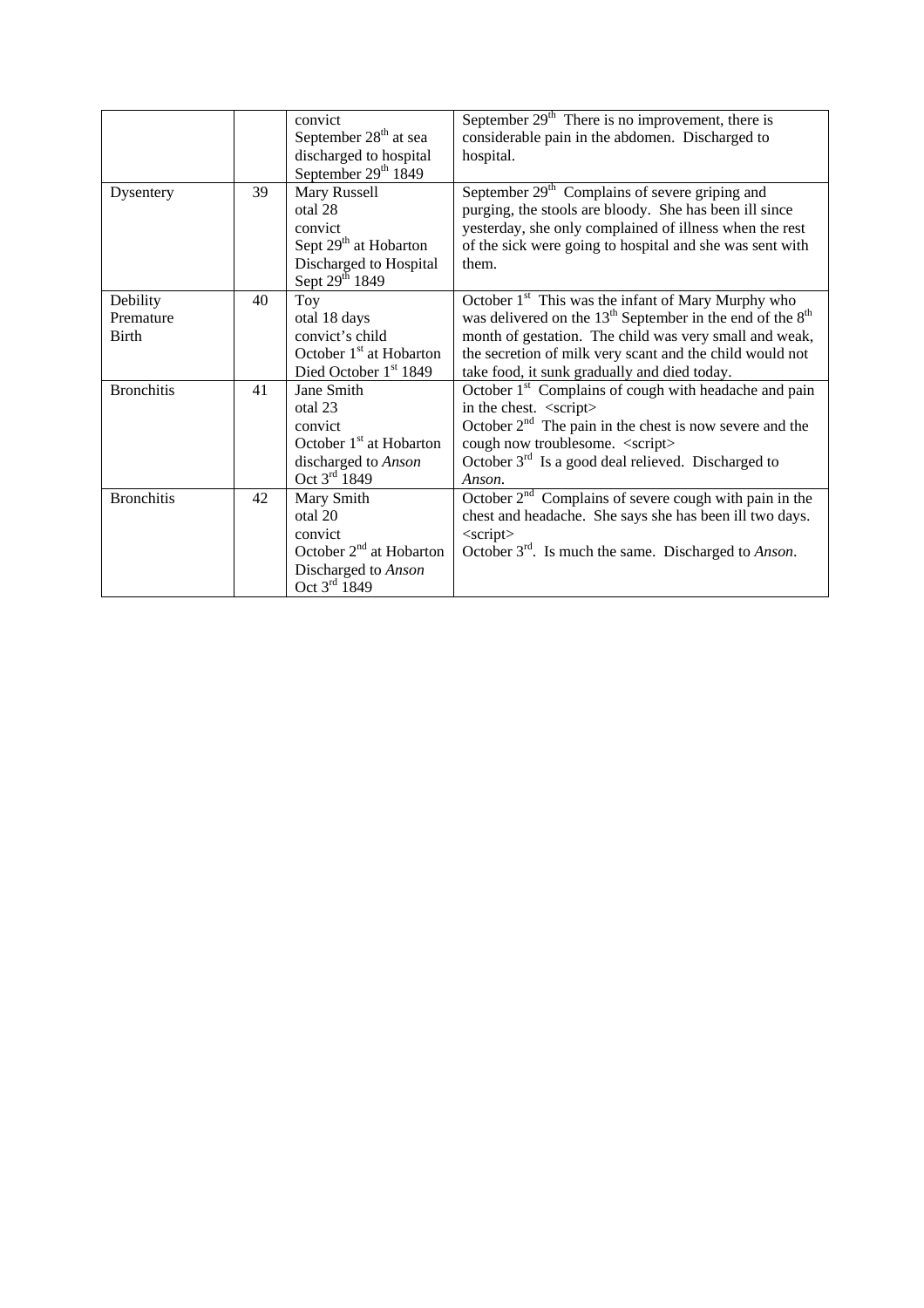## **A Nosological Synopsis of the Sick Book kept during the Period of this Journal, in conformity with the 30th Article of the Surgeons' Instructions.**

|                                           | <b>Numbers</b>       |                                   |                         |               |           |                |                                                                                              |
|-------------------------------------------|----------------------|-----------------------------------|-------------------------|---------------|-----------|----------------|----------------------------------------------------------------------------------------------|
| <b>Diseases</b><br>Nosologically arranged | <b>Total</b>         | Discharged to<br>Duty             | Sent to the<br>Hospital | Died on board | Invalided | Remaining      | Nos. of such Cases<br>as are detailed in<br>the Journal                                      |
| Pyrexiae                                  |                      |                                   |                         |               |           |                |                                                                                              |
| Ord. I. Febres.                           |                      |                                   |                         |               |           |                |                                                                                              |
| Internulleates Quotutiana<br>Tertiana     |                      |                                   |                         |               |           |                |                                                                                              |
| Continua Synochus                         | $\overline{7}$       | $\overline{4}$                    | 3                       |               |           |                | 1234<br>5611                                                                                 |
| Typhus                                    |                      |                                   |                         |               |           |                |                                                                                              |
| Ord. II. Phlegmasiae.                     |                      |                                   |                         |               |           |                |                                                                                              |
| Phlogosis                                 | $\mathbf{1}$         |                                   |                         |               |           | $\mathbf{1}$   |                                                                                              |
| Pneumonia                                 |                      |                                   |                         |               |           |                |                                                                                              |
| Rheumatismus                              | $\mathbf{1}$         |                                   |                         |               |           | $\mathbf{1}$   | 26                                                                                           |
| Cynanche                                  | $\overline{7}$       | 6                                 | $\mathbf{1}$            |               |           |                | $\overline{13}$                                                                              |
| <b>Bronchitis</b>                         | 15<br>$\overline{2}$ | $\overline{12}$<br>$\overline{2}$ | $\mathbf{1}$            |               |           | $\overline{2}$ | 10 29<br>41 42                                                                               |
| Opthalmia<br>Ord. III. Exanthemata.       |                      |                                   |                         |               |           |                |                                                                                              |
| Variola                                   |                      |                                   |                         |               |           |                |                                                                                              |
| Rubeola                                   |                      |                                   |                         |               |           |                |                                                                                              |
| Erysipelas                                |                      |                                   |                         |               |           |                |                                                                                              |
| Vaccina                                   |                      |                                   |                         |               |           |                |                                                                                              |
| Ord. IV. Haemorrhagiae                    |                      |                                   |                         |               |           |                |                                                                                              |
| Haemoptysis                               |                      |                                   |                         |               |           |                |                                                                                              |
| Phthisis incipiens                        |                      |                                   |                         |               |           |                |                                                                                              |
| Phthisis cosfirmata                       |                      |                                   |                         |               |           |                |                                                                                              |
| Ord. V. Profluvia.                        |                      |                                   |                         |               |           |                |                                                                                              |
| Catarrhus                                 |                      |                                   |                         |               |           |                |                                                                                              |
| Dysenteria                                | 37                   | 24                                | 9                       | 3             |           | 1              | 789<br>15 16<br>1718<br>19 23<br>24 25<br>27 28<br>30 31<br>32 33<br>34 35<br>36 37<br>38 39 |
| Neuroses.                                 |                      |                                   |                         |               |           |                |                                                                                              |
| Ord. I. Comata.                           |                      |                                   |                         |               |           |                |                                                                                              |
| Apoplexia                                 |                      |                                   |                         |               |           |                |                                                                                              |
| Ord. II. Adynamiae.                       |                      |                                   |                         |               |           |                |                                                                                              |
| Dyspepsia                                 |                      |                                   |                         |               |           |                |                                                                                              |
| Ord. III. Spasmi.                         |                      |                                   |                         |               |           |                |                                                                                              |
| Asthma                                    |                      |                                   |                         |               |           |                |                                                                                              |
| Diarrhoea                                 | 3                    | $\overline{2}$                    |                         |               |           | 1              |                                                                                              |
| Cohea                                     |                      |                                   |                         |               |           |                |                                                                                              |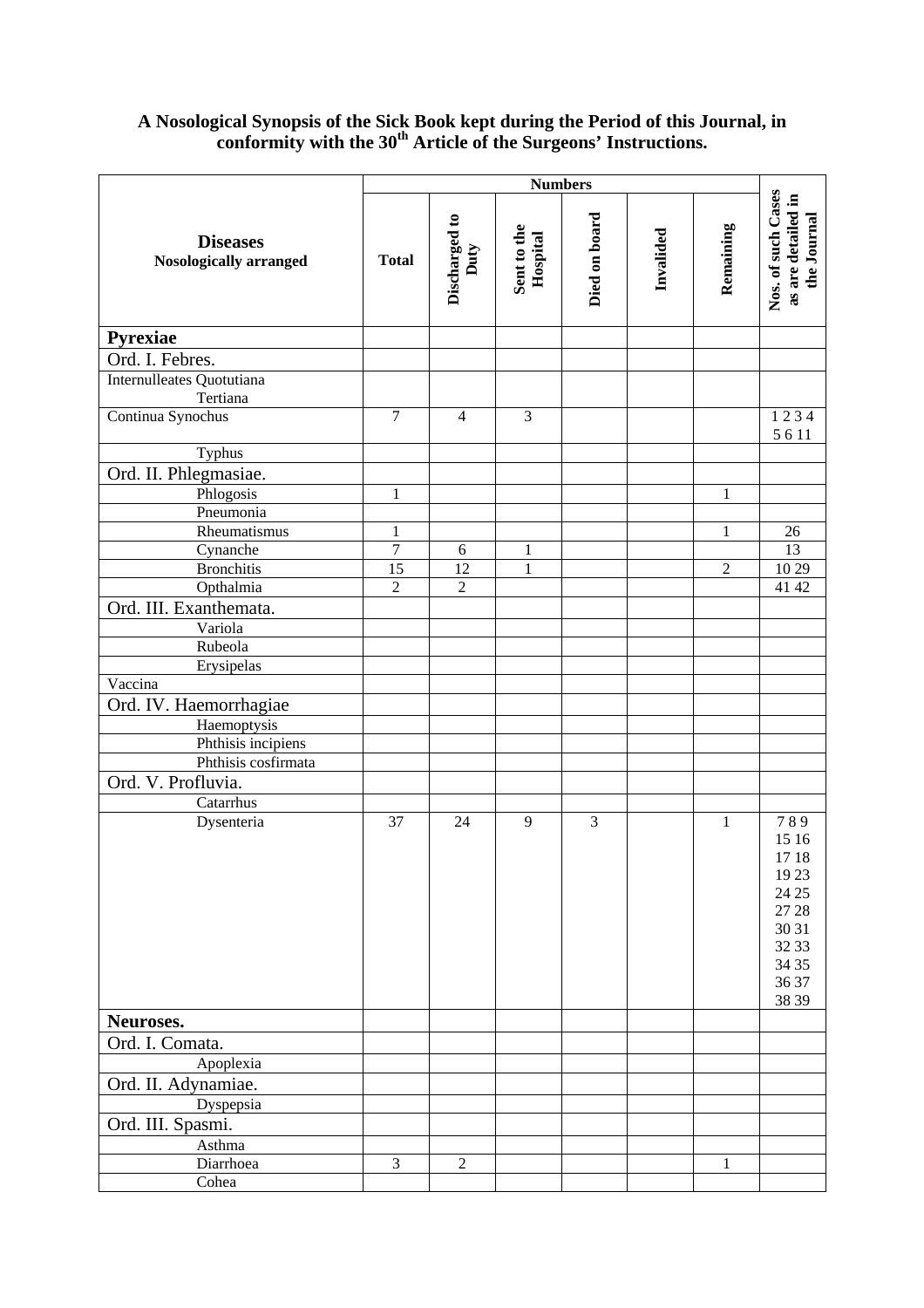| Ord. Iv. Vesaniae.                                                                                         |              |              |              |   |  |   |             |
|------------------------------------------------------------------------------------------------------------|--------------|--------------|--------------|---|--|---|-------------|
| Amentia                                                                                                    |              |              |              |   |  |   |             |
| Mania                                                                                                      |              |              |              |   |  |   |             |
| Cachexiae.                                                                                                 |              |              |              |   |  |   |             |
|                                                                                                            |              |              |              |   |  |   |             |
| Ord. I. Marcores.                                                                                          |              |              |              |   |  |   |             |
| <b>Tabes</b>                                                                                               | 3            |              |              | 3 |  |   | 21 22<br>40 |
| Ord. II. Intumescentiae.                                                                                   |              |              |              |   |  |   |             |
| Anasarca                                                                                                   |              |              |              |   |  |   |             |
| Ascites                                                                                                    |              |              |              |   |  |   |             |
| Hydrothorax                                                                                                |              |              |              |   |  |   |             |
| Ord. III. Impetigines.                                                                                     |              |              |              |   |  |   |             |
| Syphilis                                                                                                   | 8            | $\,8\,$      |              |   |  |   |             |
| Scrophula                                                                                                  |              |              |              |   |  |   |             |
| Icterus                                                                                                    |              |              |              |   |  |   |             |
| Scorbutus                                                                                                  | 3            | 3            |              |   |  |   |             |
| Locales.                                                                                                   |              |              |              |   |  |   |             |
| Ord. I. Dysaethesiae.                                                                                      |              |              |              |   |  |   |             |
| Amaurosis                                                                                                  |              |              |              |   |  |   |             |
| Ord. II. Dysorexiae.                                                                                       |              |              |              |   |  |   |             |
| Ord. III. Dyscinesiae.                                                                                     |              |              |              |   |  |   |             |
| Ord. IV. Apocenoses.                                                                                       |              |              |              |   |  |   |             |
| Gonorrhoea                                                                                                 |              |              |              |   |  |   |             |
| Ord. V. Epischeses                                                                                         |              |              |              |   |  |   |             |
| Ischuria                                                                                                   |              |              |              |   |  |   |             |
| Obstipatio                                                                                                 | 63           | 63           |              |   |  |   |             |
| Dysuria                                                                                                    | 1            |              | $\mathbf{1}$ |   |  |   | 12          |
| Ord. VI. Tumores.                                                                                          |              |              |              |   |  |   |             |
| Aneurisma                                                                                                  |              |              |              |   |  |   |             |
| Ord. VII. Ectopiae.                                                                                        |              |              |              |   |  |   |             |
| Hernia                                                                                                     |              |              |              |   |  |   |             |
| Prolapsus                                                                                                  |              |              |              |   |  |   |             |
| Luxatio                                                                                                    | $\mathbf{1}$ |              | $\mathbf{1}$ |   |  |   | 14          |
| Ord. VIII. Dialyses.                                                                                       |              |              |              |   |  |   |             |
| Vulnus                                                                                                     | 3            | 3            |              |   |  |   |             |
| Uleus                                                                                                      | $\mathbf{1}$ | $\mathbf{1}$ |              |   |  |   |             |
| <b>GENERAL TOTAL</b>                                                                                       | 156          | 128          | 16           | 6 |  | 6 |             |
| NOTE.-Medical Officers are desired particularly to Notice that the Numbers in each Disease and the general |              |              |              |   |  |   |             |
| Total must not only correspond with the Sick Book, but also with the particulars contained in the several  |              |              |              |   |  |   |             |
| Nosological Returns for the period.                                                                        |              |              |              |   |  |   |             |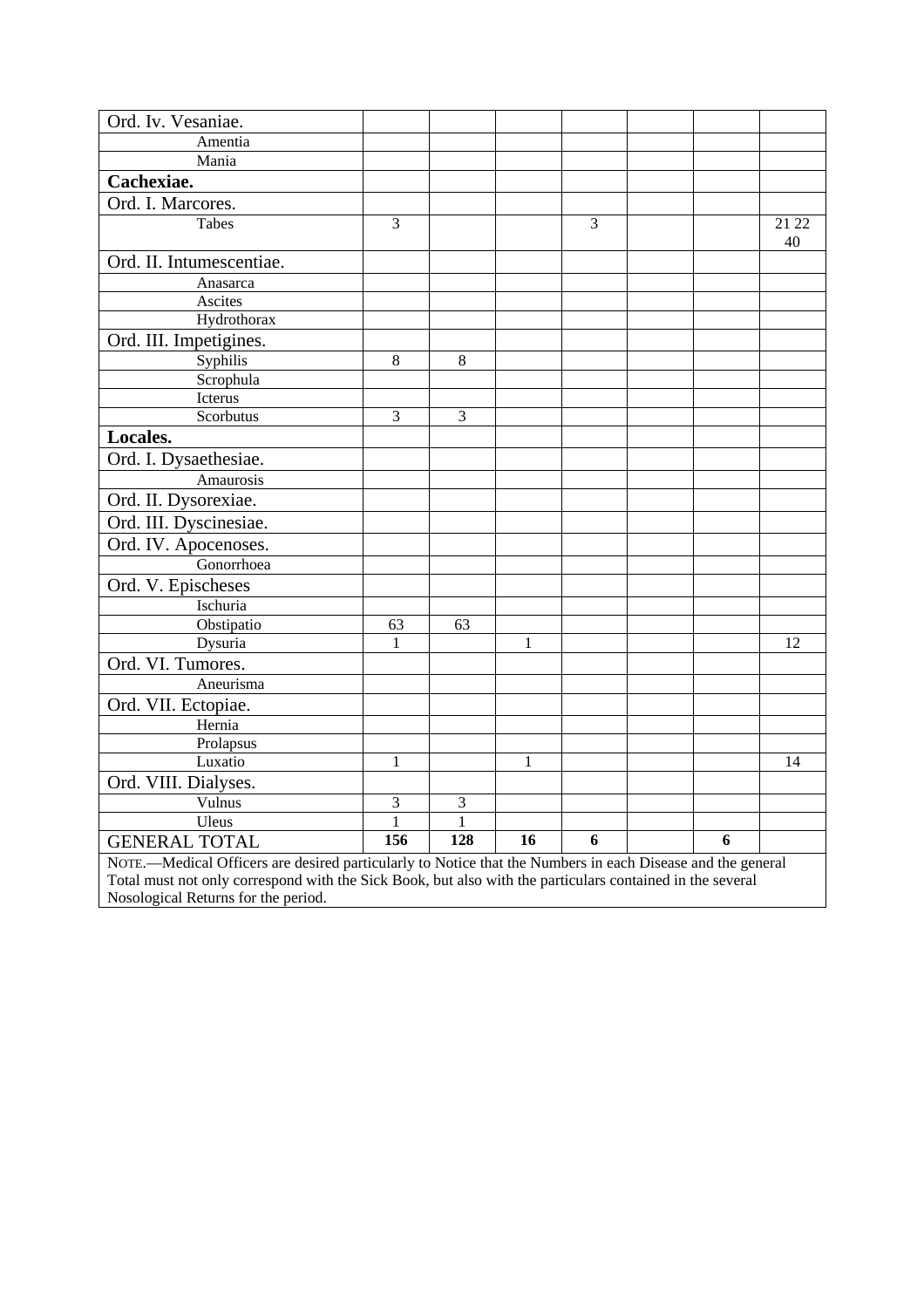## **GENERAL REMARKS**

When the Convicts were embarked at Kingstown, they seemed to be in excellent health, although in reality they were not so, for most of them had suffered from insufficient and bad food before their conviction and in Grange Gorman Depot had been fed a good deal on Bread and Milk which gave them a healthy appearance, but very soon after the change from that diet to the salt provisions of the ship they suffered considerably in health, labouring under obstipation with indigestion and gastric irritation. This change was felt the more suddenly from the want of the usual supply of potatoes which are generally given to fresh convict ships and which could not be procured at the time the *Australasia* sailed form Kingstown. The cases at first were not very severe, in the fever cases which occurred during the warm weather principally within the tropics. The head was generally very much affected but in only two of them required venesection. These two cases, 3 and 4 of this journal, their convalescence was very slow and frequently intensified and complicated by local congestions, dysentery and dysuria. The other cases of fever were generally relieved by purging, wet and cold applications to the head and in some of them blisters which in hard cases had to be repeated.

The convicts remained in pretty good health until we got into cold and damp weather, after passing the Cape of Good Hope, when dysentery became prevalent amongst them. The cases were not very severe at first, although some of them proved tedious, but after a time the cases became more or less complicated with scorbutic symptoms and then became very troublesome and difficult to manage. The first convict that died, no. 8 of this journal, was from a second attack of dysentery. She had been well 5 or 6 days but would not eat any of the hospital food and very soon after the second attack showed symptoms of scurvy. The other two convicts that died were also scorbutic. The second one, no. 24 of this journal, was the most severe and unmanageable case I ever saw, the stools horridly offensive, the stench quite overpowering, pervading the whole prison in an instant. In this case, the solution of the chloride of zinc was of great service as it effectually destroyed the stench immediately it was applied. The last convict that died was about 60 years old and had been in a state of extreme debility for more than a month previously for want of food as she could not eat much of the food provided for her although I kept her to an hospital diet until she requested to be put again on salt provisions, and I gave her every thing from the medical comforts that she fancied. The dysentery was brought by her catching cold in consequence of her taking off part of her clothing to have it washed. She died in four days after being put on the sick list. Of the children that died, two had been weaned in consequence of the mothers being very ill with dysentery. They were both sickly children originally, suffering from tabes, they very soon sunk after weaning, being carried off by diarrhoea. The other child was one that was born on board prematurely in the end of the eighth month of gestation. He lived eighteen days, the secretion of milk was very scant and he would not take food. The cases of dysentery sent to hospital were generally in an improving state except one, no. 7 of this journal, who had been a long time ill and was very much reduced in strength. Nearly all the other cases were recent and the latter cases were not so severe since I made an alteration in their diet during the last week we were at sea. The preserved potatoes were served out every second day and rice substituted for peas and served an additional quantity of lemon juice and sugar, which was given to some of the cases when the symptoms of scurvy were prominent at the rate of two ounces of each per day and apparently with a beneficial effect. Those sent sick on board the *Anson* were generally slight cases, but still requiring medical treatment and there was not room for them in the Hospital.

I think the great number of cases of dysentery that occurred latterly in the ship is to be attributed principally to cold and damp feet, for whenever they went on deck, their feet soon became damp and cold in consequence of the thinness of their shoes which are of very little